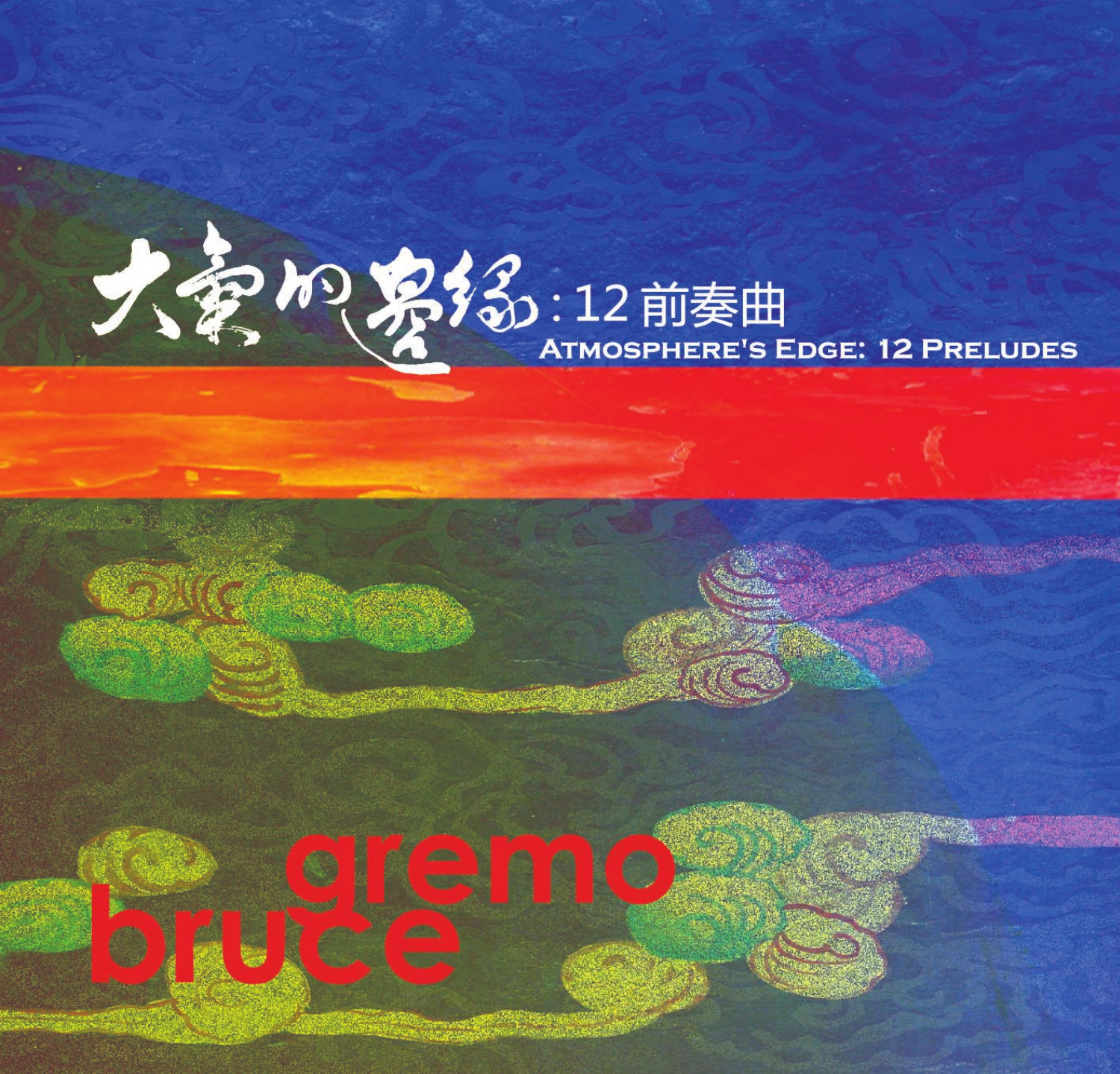## **About 'Atmosphere's Edge.'**

This recording is possible because of Jurgen Frenz. Jurgen teaches audio recording at the Beijing Film Academy. He had recorded a performance of mine at a noise festival held at D22 ("Sally Can't Dance Festival," March 16, 2008), an alternate music club in Beijing. He liked my music enough to invite me to record using the Academy's resources, and volunteered to engineer and master the session himself. It was a very generous offer and I was very grateful for it!

> Jurgen Frenz  $\Box$

A day after the recording, I had a dream; memorable in that it made me feel really good! Too many dreams are anxiety dreams! I was on a platform high above the clouds playing a shakuhachi. It was not a large platform, but it levitated quite happily. I suddenly realized how high I was, and for a moment stopped playing and thought my position to be precarious, thinking; "I am so high on this platform that if I were to fall off, I would be dead long before I even hit the ground!" But then I thought, no. I have been doing this for some time without any problem. I'm in touch with something up here. Just continue playing. Just dandy!

Thus, the post-performance narrative implied in the CD title and track names.

However, preludes are beginnings. I have always admired Debussy's piano preludes, and how the name of the piece appears at the end of the notation. This simple gesture compels one to revisit the question of how music is narrative. The after thought that gives the musical piece a title and its association with a literal narrative, does not belie that there was an original – call it - emotional narrative. Additionally, if such after thoughts discover the poetry of what was said musically, then the appreciation of the music is enhanced. From the perspective of a second language you will know your first language, perhaps for the first time. The performances on this CD were improvised, and when you are improvising you don't fully know all you are doing. You are too busy doing it! My dream provided perspective which enhanced my own appreciation of what I did. Hopefully, the titles do the same for the listener!

Bruce Gremo

Bruce Gremo and engineer Jurgen Frenz at the Beijing Film Academy.

 $CD$ 

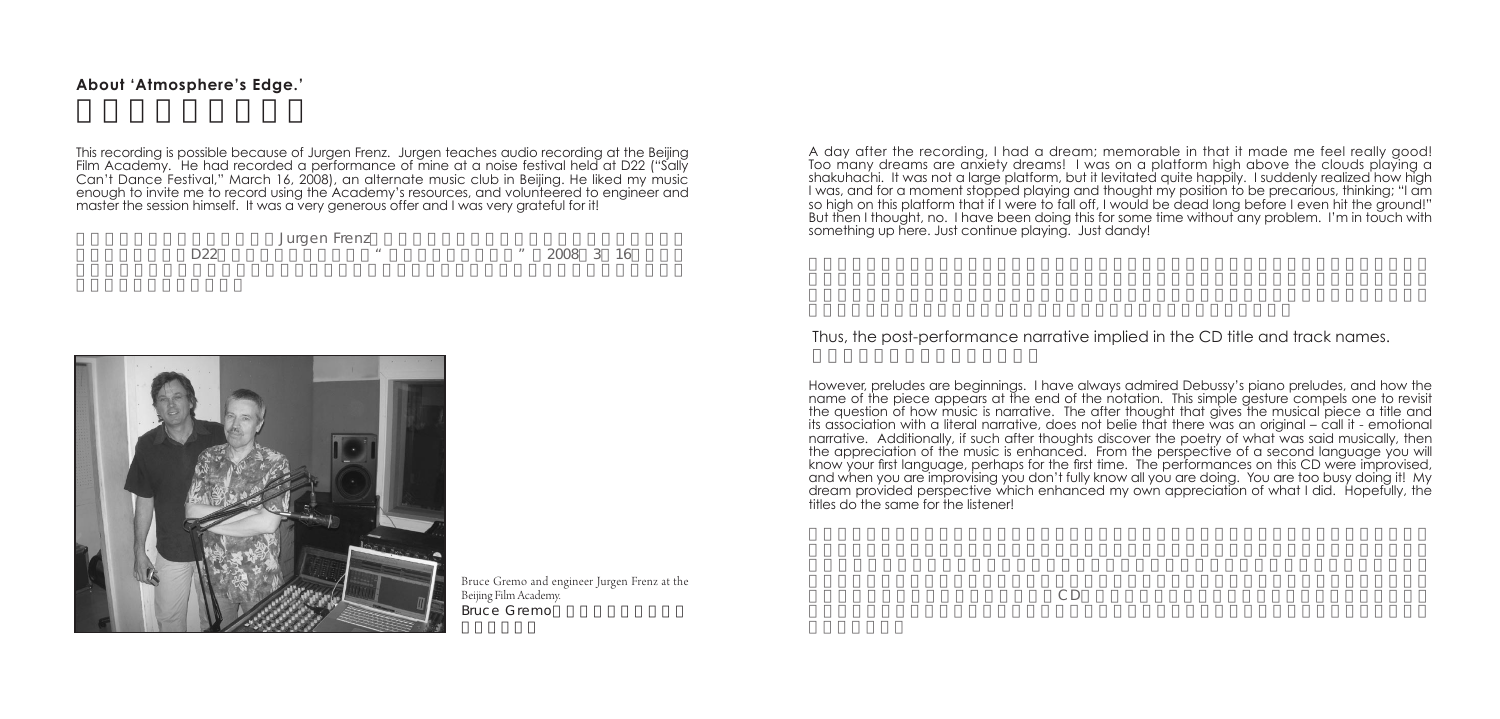And… true to the form of the prelude, these pieces are also technical beginnings. Each piece involves a different set of interactive (pitch-tracking intensive) computer applications (written using the software MSP). In the three tracks where the Cilia is used, the applications are driven by this invented electronic flute controller which, if the patent pending status is an indicator of its age, was created just before I arrived in Beijing in October of 2006.

 $MSP$   $NSP$   $NSP$   $NSP$   $NSP$   $NSP$   $NSP$ 



This CD is a distillation of a decade of what could be called 'application composition.'

Of the tracks on which an acoustic flute is used, the application is essentially a machine with three tasks; analyze a player's input in terms of frequency and amplitude, derive numerous control data from this, and route the data into customized digital sound generating routines. Each application to some measure rewrites the rules concerning what interaction means, and is therefore a new composition. But they are only compositions in a structural sense. That each embodies a set of definitions and categories concerning musical material, rules determining consequence and combination, and equally important, the caveats by which questions and problems are articulated; these are the elements that make up a music theory, making each a type of composition. Improvisation brings the composition to life so to speak. Insofar as it is responsive to the rules – exceptions, contradictions and all - it is a composition performance. That is what these applications do best, and it is what I do on this CD.

这张CD是十年"作曲应用期"的结晶。对于原声长笛演奏的曲子,乐器的应用,本质上是为了



The pieces were all performed on one day. They are all single takes. We had the opportunity to use several really great microphones; a BBC ribbon microphone, a number of Neumann's, and a Schoeps. This is the only multi-tracking. As it turned out in the end, we used only the Schoeps tracks. But how instructive to hear several high end microphones track-to-track!





Performing an interactive piece using shakuhachi at Osaka University of the Arts, Japan.



Playing the glissando head joint flute with all the microphones I would ever want, at the Beijing Film Academy.

Playing the xun at the Beijing Film Academy.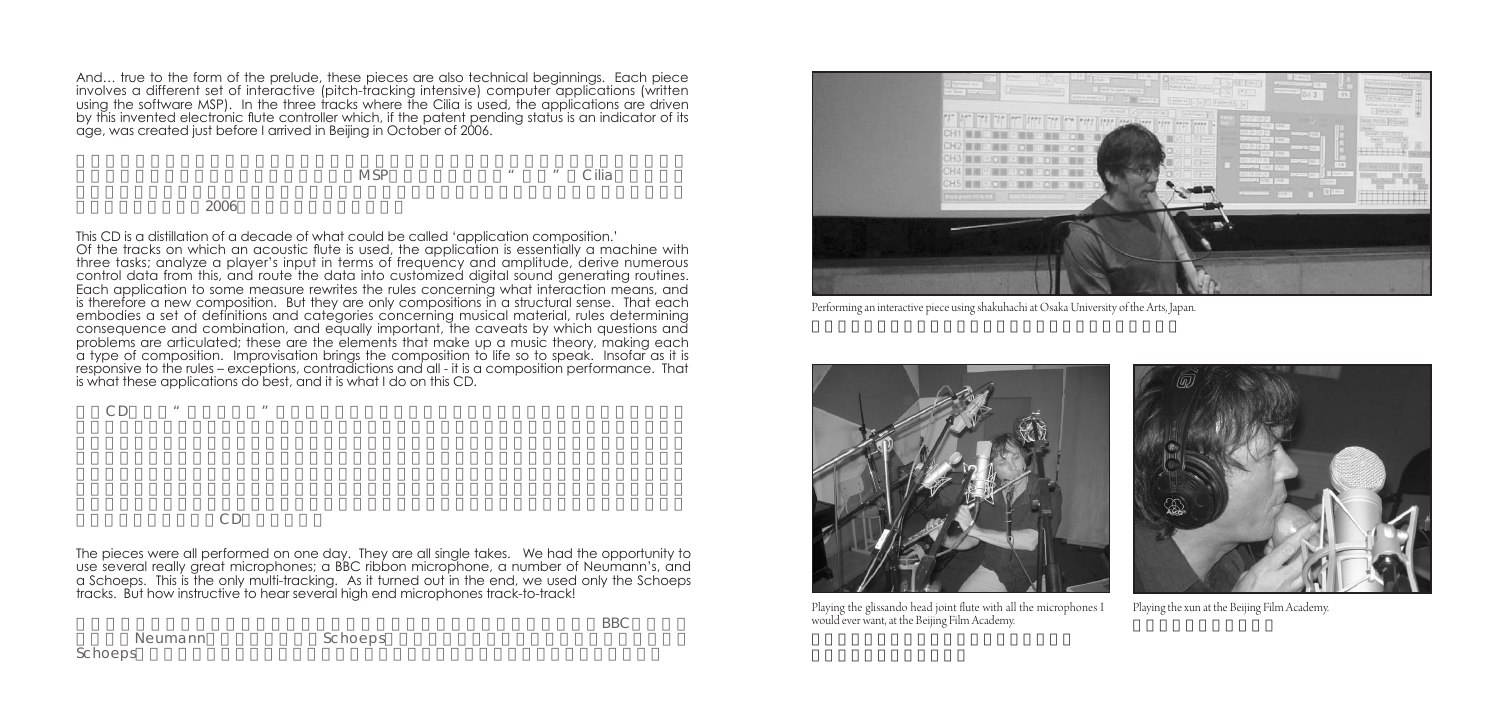This CD presents a variety of flutes and of performance practices on them. Along with the glissando flute, shakuhachi and the xun, I perform on the Cilia, which as mentioned earlier is an electronic flute controller. It isn't obvious how this qualifies as a flute. Therefore a few words are in order.

我在这张CD中使用了多种长笛,采用了不同的演奏方式,同时还用了滑奏长笛、尺八和埙等乐  $\sim$   $\sim$   $\sim$   $\sim$  Cilia

The Cilia has two parts; a physical 'flute controller' and software application (written using MaxMSP). Its performance gestures are modeled after the Japanese Shakuhachi, but it sounds quite different, using complex synthesis, sample manipulation and re-synthesis techniques. It generates real-time events and manipulates pre-determined processes; it is both an 'event' controller (what is produced is simultaneous with the control gestures) and a 'process' controller (sequences, algorhythms, sonifications, pre-recordings). By definition, a flute is an instrument which splits an air column produced with an open lip technique. The Cilia does this, so all the techniques of the flute can be used. The mouthpiece splits the air column and derives control data from an analysis of the split air column's dynamics. In place of finger holes, there are 5 high-resolution three-dimensional track pads which enable the numerous finger techniques that can be used on non-keyed flutes like the shakuhachi. One purpose of the instrument is to enable a composer to improvise with unheard of orchestral resources, whether in solo or in an ensemble

 $m = \pm \sqrt{m}$ 

 $"$  Cilia  $M$ a x $MSP$ <sub> $n \rightarrow \infty$ </sub> 但发出的声音截然不同。"纤毛"使用复杂的合成、采样控制  $\pi$  $\#$  and  $\#$  and  $\#$  and  $\#$  and  $\#$  and  $\#$ 一种吹孔气鸣乐器,"纤毛"也一样,因此所有长笛演奏技法



Performing on the Cilia at D22, Beijing. D22 "Cilia)

I would like to thank my wife XIANG YIN for her unquantifiable and indispensible support. This CD would not be possible without her. Period! She perseveres no matter how high my head goes into the clouds.



Drawing of the Cilia prototype. "(Cilia)

Final Credits and notes.

All flutes performed by Bruce Gremo.

All computer applications were written by Bruce Gremo.

The version of Choshi that I incorporate in Prelude 1, I learned from my Japanese Shakuhachi sensei, Kinya Sogawa.

The Cilia (patent pending) is an electronic wind controller invented by Bruce Gremo and Jeff Feddersen.

The glissando head joint is an invention of flutist Robert Dick, http:// www.robertdick.net/.

This recording took place on June 9, 2008 at the Beijing Film Academy, Beijing, PRC.

The recording engineer and mastering editor was Jurgen Frenz. In the recording session, Jurgen Frenz was assisted by Beijing Film Academy students Dai Dai, Zhang Hong Yi, and Song Shuo. Thank you all!

My thanks also go to the translator of this text, Zhou Qiao, for her diligent and generous work.

> Bruce Gremo Bruce Gremo Choshi

 $\blacksquare$   $\blacksquare$   $\blacksquare$  C ilia

Bruce Gremo Jeff Feddersen

robertdick.net/.

2008 6 9

Robert Dick http://www.

Jurgen Frenz